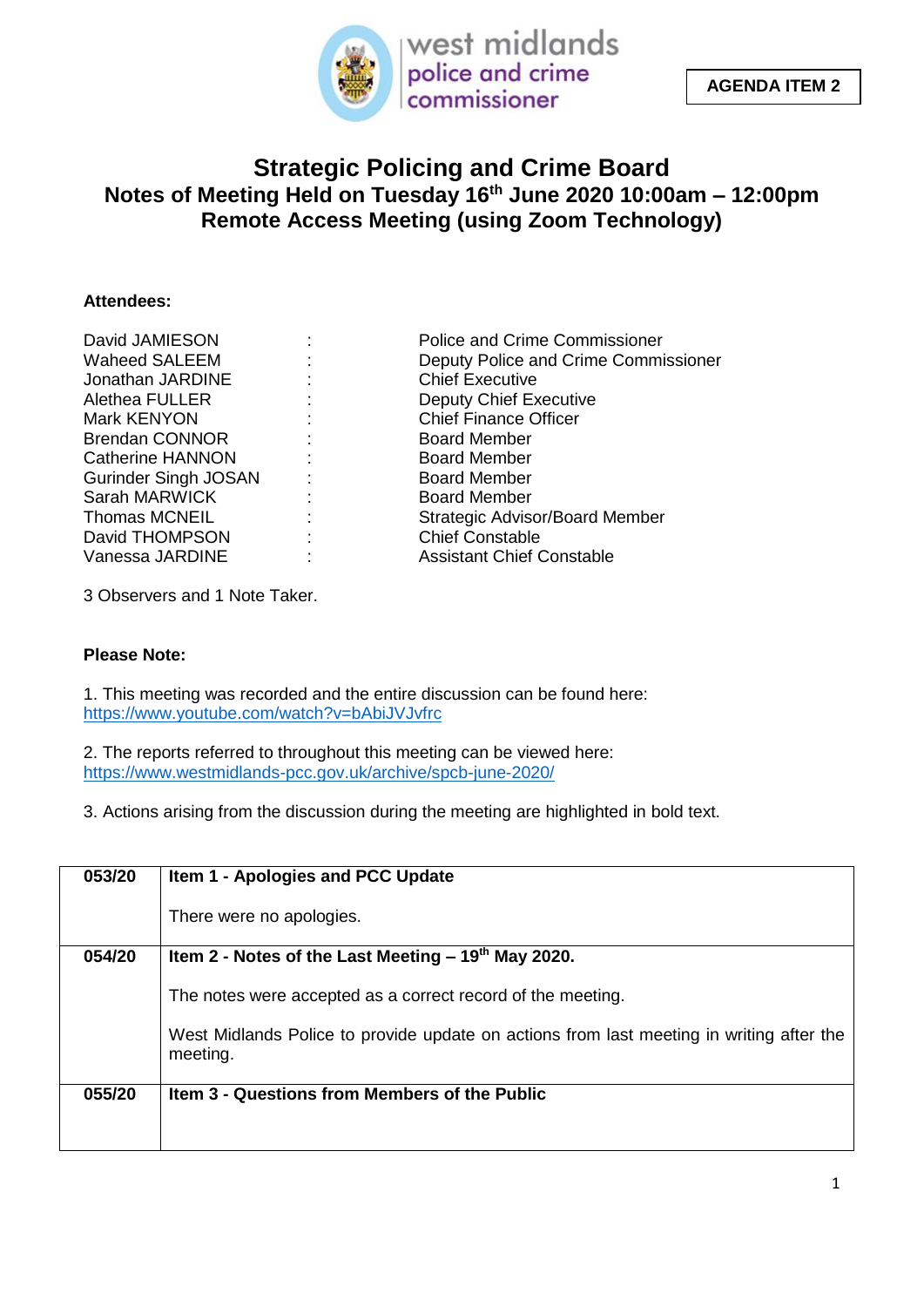The Commissioner advised that a select number of questions were chosen. Some questions were submitted over the weekend and were therefore unable to be asked in the meeting.

**Liz asked "What screening measures are in place to detect racism when recruiting trainees? What training is provided to officers to challenge/educate racist thinking and beliefs? What processes are in place to ensure that officers, especially those of high ranking, represent the ethnic diversity in the UK (specifically the West Midlands)?"**

The Chief Constable advised that there are several measures in place. These include questions on application to reveal any possible links or involvement to extremist groups and in-depth security checks including counterterrorism checks, which cover any offences or cautions linked to racism, or extremist views.

Assessments carried out using the competency and values framework for policing to ensure that the values and ethics of each individual are in line with the Code of Ethics, which is what is expected nationally of any police officer. The Force use a diverse pool of assessors when recruiting officers to ensure that those carrying out selection activity are as representative as possible of the local communities. Diversity and Inclusion knowledge and attitude is woven into the selection questions and the criteria in the role play assessments. All applicants have to pass a Values Based Questionnaire which tests integrity, public service approaches.

Any issues surrounding racist or prejudice behaviour where identified is investigated, officers face disciplinary procedures for gross misconduct. There is a regulation that enables the Force to terminate employment for those people. There is also a misconduct process for staff within the organisation.

There is a wide range of training that is provided across a number of areas of policing where diversity and inclusion is featured. Clear elements within the Stop & Search training, regarding unconscious bias. All new line manager are required to complete Dignity At Work Training and Bullying and Harassment Training.

The principles of Diversity & Inclusion and the Force values are embedded across all interventions, which cover 3 particular areas; Champion and Diversity & Inclusion workshops, Champion in Fairness programme & Lead to Achieve & Lead to Inspire aimed at junior leaders within the organisation.

The Force is starting to receive applications from diverse backgrounds that more closely reflects the West Midlands population, a much higher proportion of people from minority backgrounds are now applying and more women also.

About 11% of the Force are from a minority community. New talent management system for Chief Inspector and above was due to launch in the organisation but has been paused due to Covid-19.

Under positive action The Force are currently trialling a bespoke programme for BAME colleagues aspiring to enter the Chief Inspector /Superintendent process. Aspire BAME – launched in 2018 is a personal/career development programme with 120 attendees.

The Force has a number of superintendents/chief superintendents in their Coaching & Mentoring pool who have undertaken CPD provided by the COP to specifically support BAME colleagues through coaching & mentoring.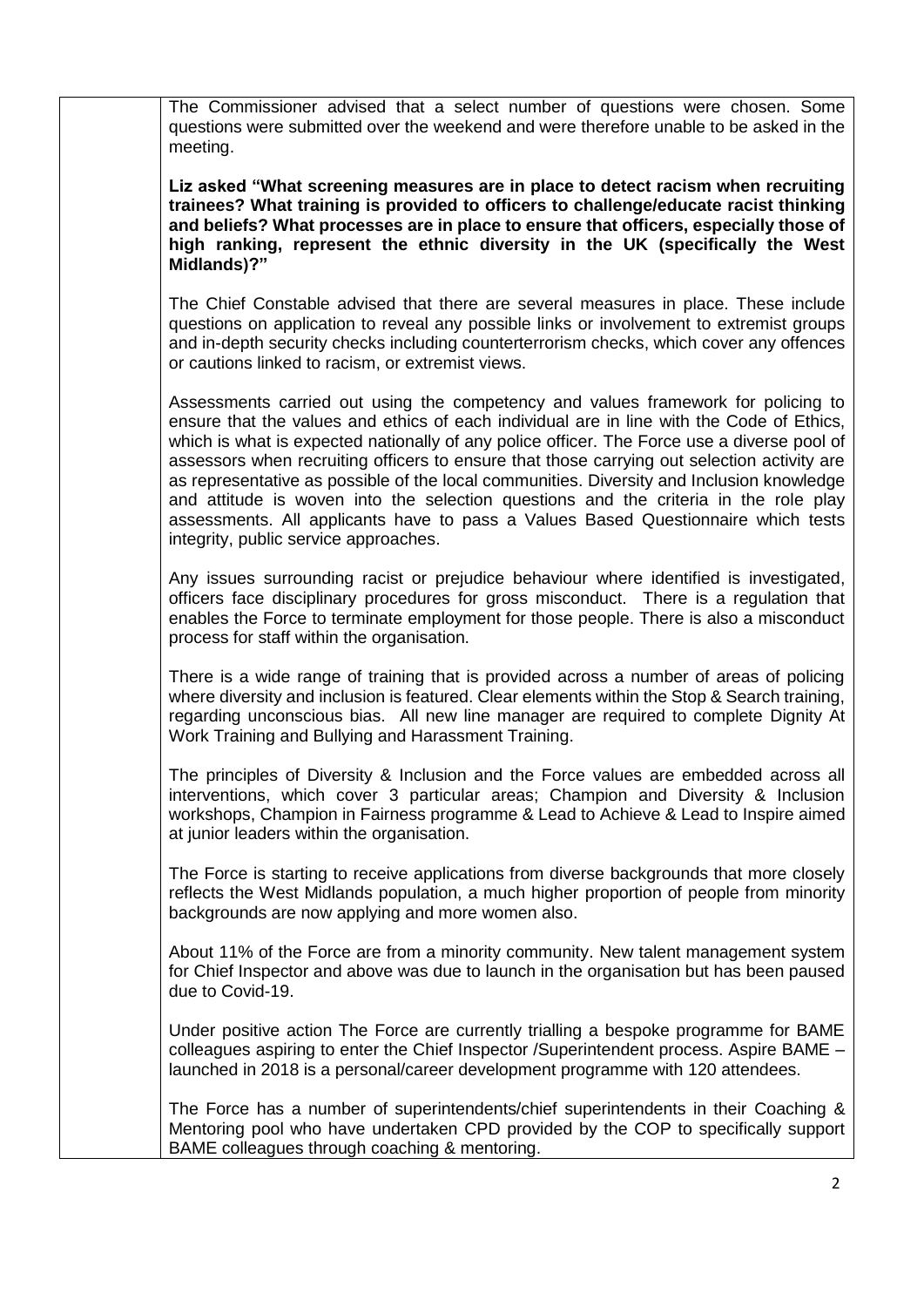**Liz asked "How does the Chief Constable ensure that police officers are treated fairly and do not face discrimination from other officers based on their race, sexual orientation or any other characteristic?"**

The Chief Constable advised that West Midlands Police has one of the highest levels of BAME staff of any Police Force in the country. There are areas within the Force, which have a higher percentage of BAME staff, positive action needs to be taken so that people have access to all areas within the Force. The Force misconduct processes show a disproportionality to under-represented groups. The Force take a very robust approach in discriminatory behaviour within the Force.

## **Claire asked "How do police respond to victims who are black males who have reported a crime? Is their experience different to victims who are white? What assurances can the Chief Constable give on this?"**

The Chief Constable responded that the Police should treat everyone fairly. From the Larmey Review and others, it is clear young black men are disproportionately impacted in the criminal justice system, as offenders and victims. Therefore a considerable amount of work the Force does is with young black men who are victims of crime. Online services are being used more frequently within the Force which means that is it becoming less apparent of the background of people.

An anonymous member of the public asked "**As a retired officer, I want to know what the police are doing to protect our great statues. Including that of Sir Robert Peel in Birmingham. Will officers use force to protect them, or cower away like in Bristol and London?"**

The Chief Constable advised that West Midlands Police have compiled a list of all iconic statues and memorials across The West Midlands and an assessment has been made of whether or not they are likely to attract protest. As well as high profile monuments, such as the well-known Sir Robert Peel statue, it also includes memorials to fallen police officers. West Midlands Police Force have been managing public order, while avoiding aggravating public disorder and capturing evidence during disorder, however that doesn't always involve direct arrests at the time. Any attempt to damage statues is criminal damage and the Force will take action against those involved.

**Terry asked "What these young people need, as we had back in the day, was something to wake them up to reality. Something to teach them respect. Can we not get these young people signed up as special constables or community litter pickers and graffiti cleaners? I fear we're heading into a lawless state where London police run for their lives away from these mobs."**

The Chief Constable advised that the criminality at the recent events taking place has been a small minority. The demonstrations taking place within the West Midlands have been peaceful.

The Force recognise that there is much to be done with the young people within West Midlands communities, and that this is something that the police cannot do alone. In every single one of the neighbourhoods, local officers and PCSOs are working will all manner of outreach groups to build relationships with the younger people. West Midlands Police alone have hundreds of cadets and junior PCSOs, and youth events hosted by the Police and Crime Commissioner similarly attract hundreds of young volunteers. It would be wrong to think that many young people do not have a volunteering spirit.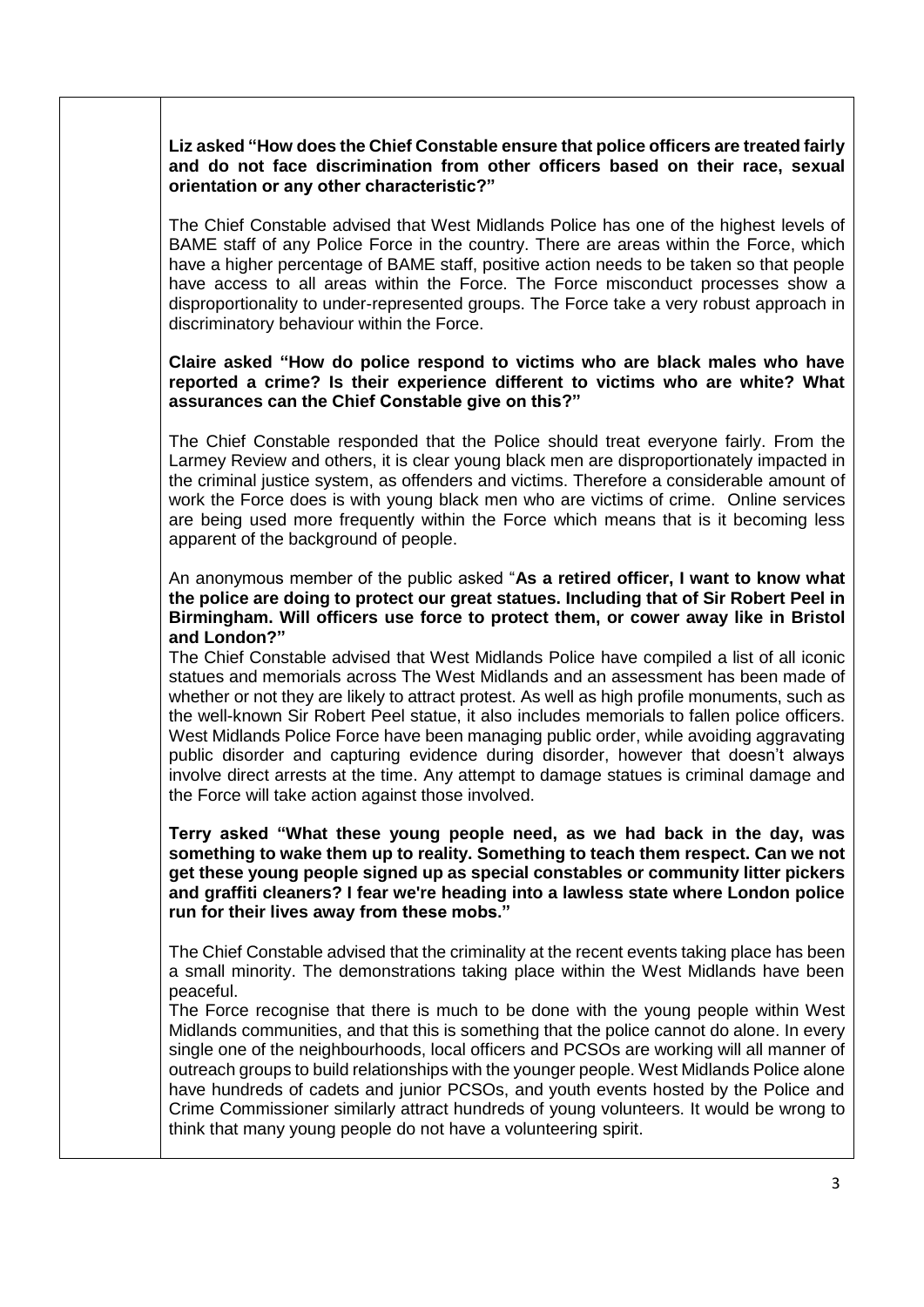|        | Marco asked "If a uniformed officer takes a knee in this political environment, which<br>some have, are they in breach of their oath?"                                                                                                                                                                                                                                                                                                                                                                                                                                                                                                                                                                                                                                                                                                                                                   |
|--------|------------------------------------------------------------------------------------------------------------------------------------------------------------------------------------------------------------------------------------------------------------------------------------------------------------------------------------------------------------------------------------------------------------------------------------------------------------------------------------------------------------------------------------------------------------------------------------------------------------------------------------------------------------------------------------------------------------------------------------------------------------------------------------------------------------------------------------------------------------------------------------------|
|        | Taking the knee is a very personal decision by an officer, but the Chief Constable doesn't<br>believe it is contrary to the oath they take as a constable Racism isn't something this force<br>is impartial about it is recognised that the circumstances around the death of George Floyd<br>will have personally affected a number of our officers.                                                                                                                                                                                                                                                                                                                                                                                                                                                                                                                                    |
|        | Kevin asked "Why have you effectively cancelled Covid-19 restrictions by allowing<br>people to meet in groups of more than two thousand with no fines being issued?"                                                                                                                                                                                                                                                                                                                                                                                                                                                                                                                                                                                                                                                                                                                     |
|        | The Chief Constable advised that recent demonstrations across West Midlands towns and<br>cities have seen gatherings that clearly exceed the number allowed under the Health<br>Protection Regulations. In common with forces up and down the country West Midlands<br>Police are well aware of this and the potential risk that this poses to public health. West<br>Midlands Police have adopted the national 4E approach of Engaging, Explaining,<br>Encouraging and when this fails, Enforcing. This last stage has become extremely difficult<br>to apply given the large numbers of people involved and as opposed to picking off one or<br>two people out of a large crowd, the decision has been taken not to try and enforce when<br>faced with such large numbers. West Midlands Police are still encouraging social<br>distancing.                                            |
| 056/20 | Questions from Members of the Board                                                                                                                                                                                                                                                                                                                                                                                                                                                                                                                                                                                                                                                                                                                                                                                                                                                      |
|        | There were none.                                                                                                                                                                                                                                                                                                                                                                                                                                                                                                                                                                                                                                                                                                                                                                                                                                                                         |
| 057/20 | Item 5 - Stop and Search and Use of Force                                                                                                                                                                                                                                                                                                                                                                                                                                                                                                                                                                                                                                                                                                                                                                                                                                                |
|        | The Commissioner reminded the board that force is necessary on occasion and used by<br>the Force to keep the public safe. It can take the form of physical restraint, use of a baton,<br>stop and search, taser, or in very rare occasions; use of a firearm. These methods must<br>however be used proportionately, properly and there must be clear scrutiny.                                                                                                                                                                                                                                                                                                                                                                                                                                                                                                                          |
|        | Chief Constable Dave Thompson discussed how the paper is being discussing during a<br>difficult time relating to the death of George Floyd in America. He apologised to black<br>communities for failings of Police. He regrets that history has caused a narrative that the<br>police cannot be trusted.                                                                                                                                                                                                                                                                                                                                                                                                                                                                                                                                                                                |
|        | This report was presented and summarised by ACC Vanessa Jardine, and the following<br>points were discussed:                                                                                                                                                                                                                                                                                                                                                                                                                                                                                                                                                                                                                                                                                                                                                                             |
|        | Analysis of Stop Search & Use of Force is a priority for West Midlands Police, they<br>are aware of the impact it can have on local communities and how that directly<br>impacts on public trust and confidence of the Force.<br>The Paper focus's specifically where the powers uses as disproportionately used<br>$\bullet$<br>on black and Asian population. The objective in using these powers is always that<br>they are used legally, fairly and no more force is used that necessary.<br>The Force have looked closely at the data, in relation to disproportionately, the top<br>$\bullet$<br>5 geographical locations for serious violence and robbery, which is where the Force<br>exercise most of their powers, very often disproportionately does fall, that is in<br>relation to stop and search. It also shows some disproportionality in relation to age<br>and gender. |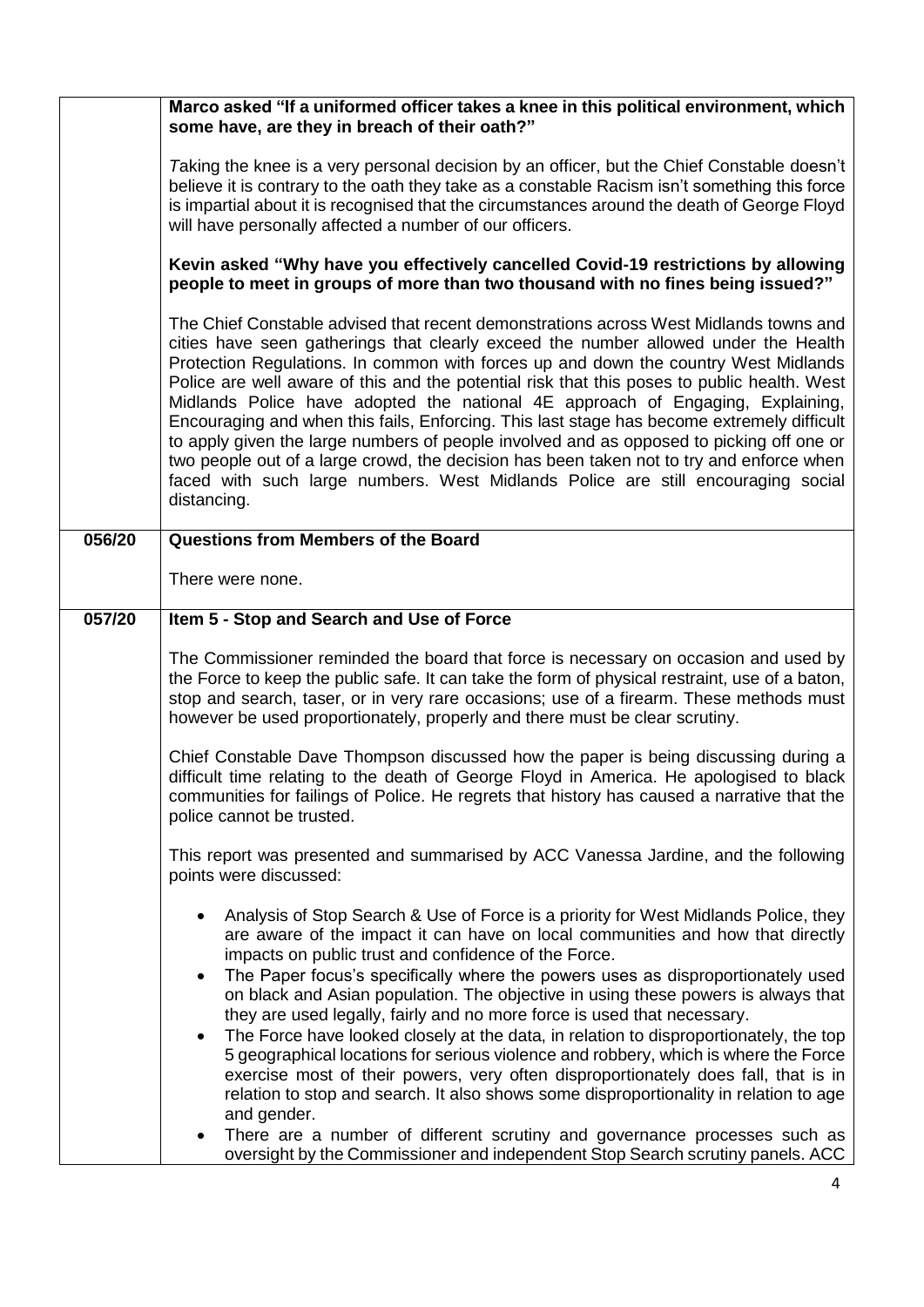|        | Vanessa Jardine invited people to join these panels, specifically younger members                                                                                                                                                                                                                                                                                                                                                                                                                                              |
|--------|--------------------------------------------------------------------------------------------------------------------------------------------------------------------------------------------------------------------------------------------------------------------------------------------------------------------------------------------------------------------------------------------------------------------------------------------------------------------------------------------------------------------------------|
|        | of the community.<br>Body worn video is now mandatory with all stop searches, with use of force when<br>practical to do so, every time a spit hood is used, with all uses of Taser and with<br>any domestic violence situation. This assists with scrutiny.                                                                                                                                                                                                                                                                    |
|        | The Force accepts that there is further work to do to understand disproportionately.<br>The Force also believe that they should seek the assistance of an academic to<br>support with this. Most importantly, they need the community to work with the Force                                                                                                                                                                                                                                                                   |
|        | to inform and improve the work.<br>The use of force should always be dependent on the circumstances; and if the use<br>of force used is seen as excessive, officers will be investigated. The Force has a<br>very close relationship with the IOPC to understand what they are investigating and                                                                                                                                                                                                                               |
|        | to make sure the force are referring appropriately into the IOPC.<br>The majority of use of force cases are officers restraining and handcuffing. The<br>$\bullet$<br>IOPC will investigate these independently. The cases do result in sanction. If<br>Officers are under criminal investigation, as they have been accused of using<br>excessive force, they have the same rights as a criminal suspect, in some cases,<br>they discuss with their legal advisor if / when they provide information relating to<br>the case. |
|        | The challenge is that the Force are trying to police an unequal society fairly. The<br>٠<br>data has been represented Community level as the West Midlands overall data can<br>be misleading, as can an overly localised data.                                                                                                                                                                                                                                                                                                 |
|        | As technology has developed, the Force now has the ability to look at use of force<br>on an individual level. Body worn cameras allow the Force to examine how officers<br>are using their powers and how they are engaging with members of the community<br>while they carry it out. Warwick University provided data and statistics that show<br>disproportionately within individuals can be found within teams, they are continuing<br>to work with the researchers to understand further.                                 |
|        | About 70% of Stop Searches result in no actions, however it is covered extensively<br>$\bullet$<br>in training that Officers have to have clear grounds as to the reason for the Stop<br>and Search.                                                                                                                                                                                                                                                                                                                           |
|        | It was discussed that the paper uses the 2011 census data, which does not<br>reflected the current West Midlands area, figures would look very different if the<br>Force had up to date information as communities have changed in 9 years,<br>underestimating ethnic groups, specifically the black community.                                                                                                                                                                                                                |
|        | Members of the public can find further information on Scrutiny panels and<br>independent Advisory Groups on the West Midlands Police website. Members of<br>the public can also contact their local Neighbourhood Policing unit. The<br>neighbourhood policing units are always seeking more representation. The<br>deliberations of both the panels and groups are shared with the Office of the Police<br>and Crime Commissioner.                                                                                            |
|        | Action – to confirm how West Midlands Police share the information from panels<br>and groups with the public.                                                                                                                                                                                                                                                                                                                                                                                                                  |
|        | <b>EMERGENCY POLICE AND CRIME PLAN</b>                                                                                                                                                                                                                                                                                                                                                                                                                                                                                         |
| 058/20 | West Midlands Police responds efficiently and effectively to COVID-19, and works in<br>partnership to protect the public of the West Midlands                                                                                                                                                                                                                                                                                                                                                                                  |
|        | This report was presented and summarised by ACC Vanessa Jardine and the following<br>points were discussed:                                                                                                                                                                                                                                                                                                                                                                                                                    |
|        | The paper remains as it previously was, when considered by SPCB in May.                                                                                                                                                                                                                                                                                                                                                                                                                                                        |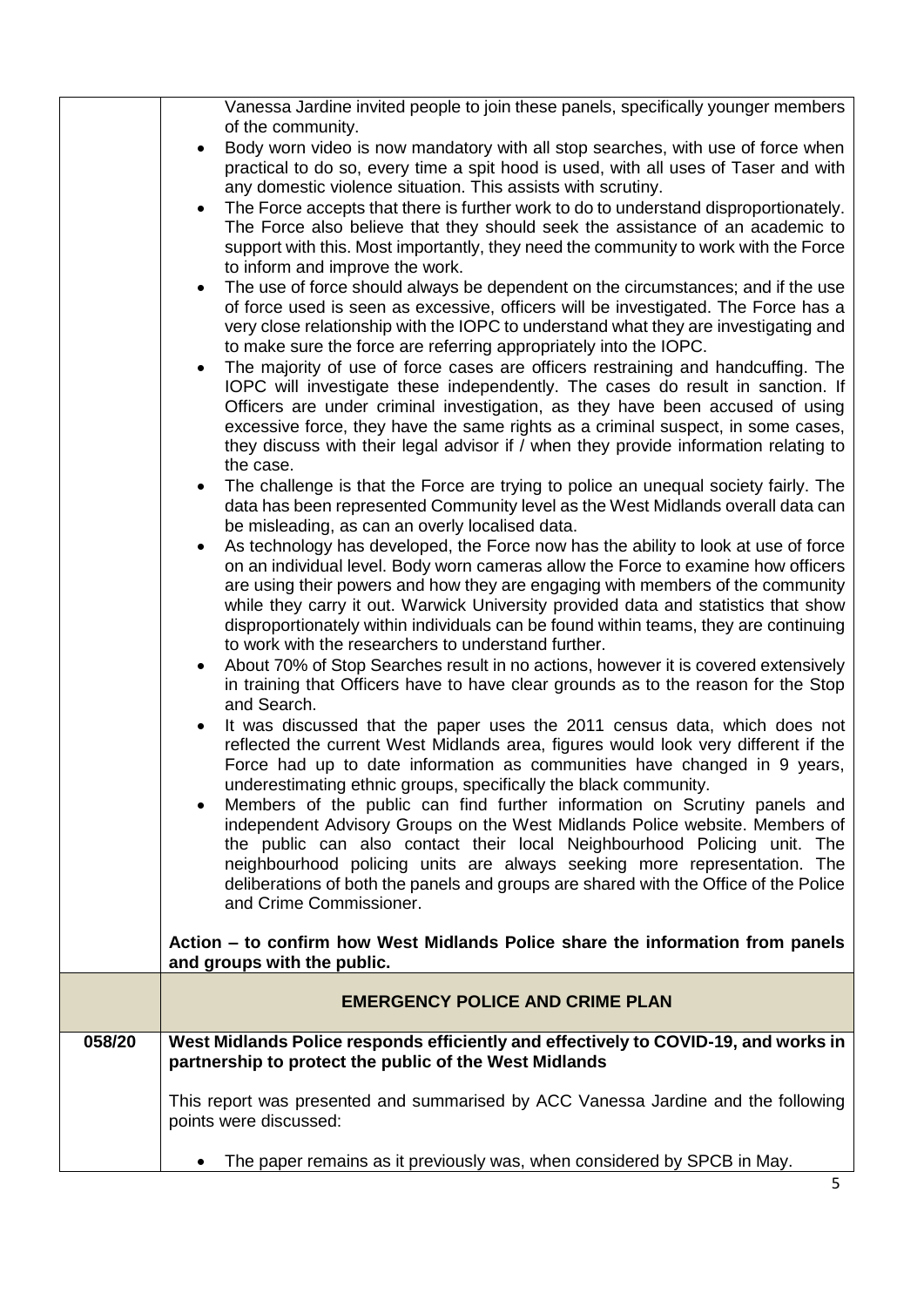|        | Reports of domestic abuse are increasing; however the positive outcome rate has<br>not increased from last year to current. Domestic abuse is a priority for West<br>Midlands Police. Resources are directed and targeted against Domestic Abuse,<br>because it is so important.<br>The number of outstanding offenders is tracked and monitored. West Midlands<br>Police work very closely with victims and work hard with partner organisations to<br>ensure the safety of the victims. It is recognised that the impact of lock down on<br>victims of domestic abuse has taken away the outlet that they may have had<br>previously.<br>• West Midlands Police are now in the recovery phase in relation to COVID19. It was<br>stressed that the way in which none-essential shops re-open and operate after<br>lockdown is not a policing matter. There has been no issues or increase in demand<br>following from the quarantine rules put in place regarding overseas travel. There<br>has been an increase in the last couple of weeks of far right issues, following on<br>from the Black Lives Matter protests. The intelligence will continued to be monitored<br>and the appropriate action will be taken with regards to the protests and any further<br>counter demonstrations.<br>It was noted that the protests and demonstrations within the West Midlands have<br>been peaceful. |
|--------|---------------------------------------------------------------------------------------------------------------------------------------------------------------------------------------------------------------------------------------------------------------------------------------------------------------------------------------------------------------------------------------------------------------------------------------------------------------------------------------------------------------------------------------------------------------------------------------------------------------------------------------------------------------------------------------------------------------------------------------------------------------------------------------------------------------------------------------------------------------------------------------------------------------------------------------------------------------------------------------------------------------------------------------------------------------------------------------------------------------------------------------------------------------------------------------------------------------------------------------------------------------------------------------------------------------------------------------------------------------------------------------------------|
|        | Protect the organisational health of West Midlands Police, so it not only responds<br>to the national emergency effectively, but recovers and returns to normality as<br>quickly as possible<br>This report was presented and summarised by ACC Vanessa Jardine and the following<br>points were discussed:<br>The Force has sufficient capacity for testing staff for COVID19 and where staff need<br>to have a test they can do.<br>The Commissioner will be publishing a paper to recognise the huge contribution<br>from the volunteer special constables with a one off payment to thank them for all<br>they have done for the West Midlands in relation to the COVID19 pandemic.<br>COVID19 related costs, including Personal Protective Equipment, by the end of the<br>month will reach over £8 million. The Commissioner is pushing the Home Office to<br>cover the costs in full so that no cut backs need to be made in other services in the<br>future.                                                                                                                                                                                                                                                                                                                                                                                                                              |
| 060/20 | Report from OPCC on the Emergency Chapter - by exception                                                                                                                                                                                                                                                                                                                                                                                                                                                                                                                                                                                                                                                                                                                                                                                                                                                                                                                                                                                                                                                                                                                                                                                                                                                                                                                                          |
|        | This report was presented and summarised by Alethea Fuller, Deputy Chief Executive and<br>the following points were discussed:<br>The Office of the Police and Crime Commissioner submitted a proposal for<br>commissioned & non-commissioner services for the victims of domestic abuse and<br>sexual violence to the Ministry of Justice, awaiting response.<br>There is £986,000 allocated between March and October to look at the needs of<br>$\bullet$<br>organisations in response to COVID19, awaiting decision on approval.<br>There has been an online hate crime symposium chaired by Dr Cath Hannon, co-<br>ordinating a response to hate crime and create a response of services that is led<br>by the community.                                                                                                                                                                                                                                                                                                                                                                                                                                                                                                                                                                                                                                                                    |